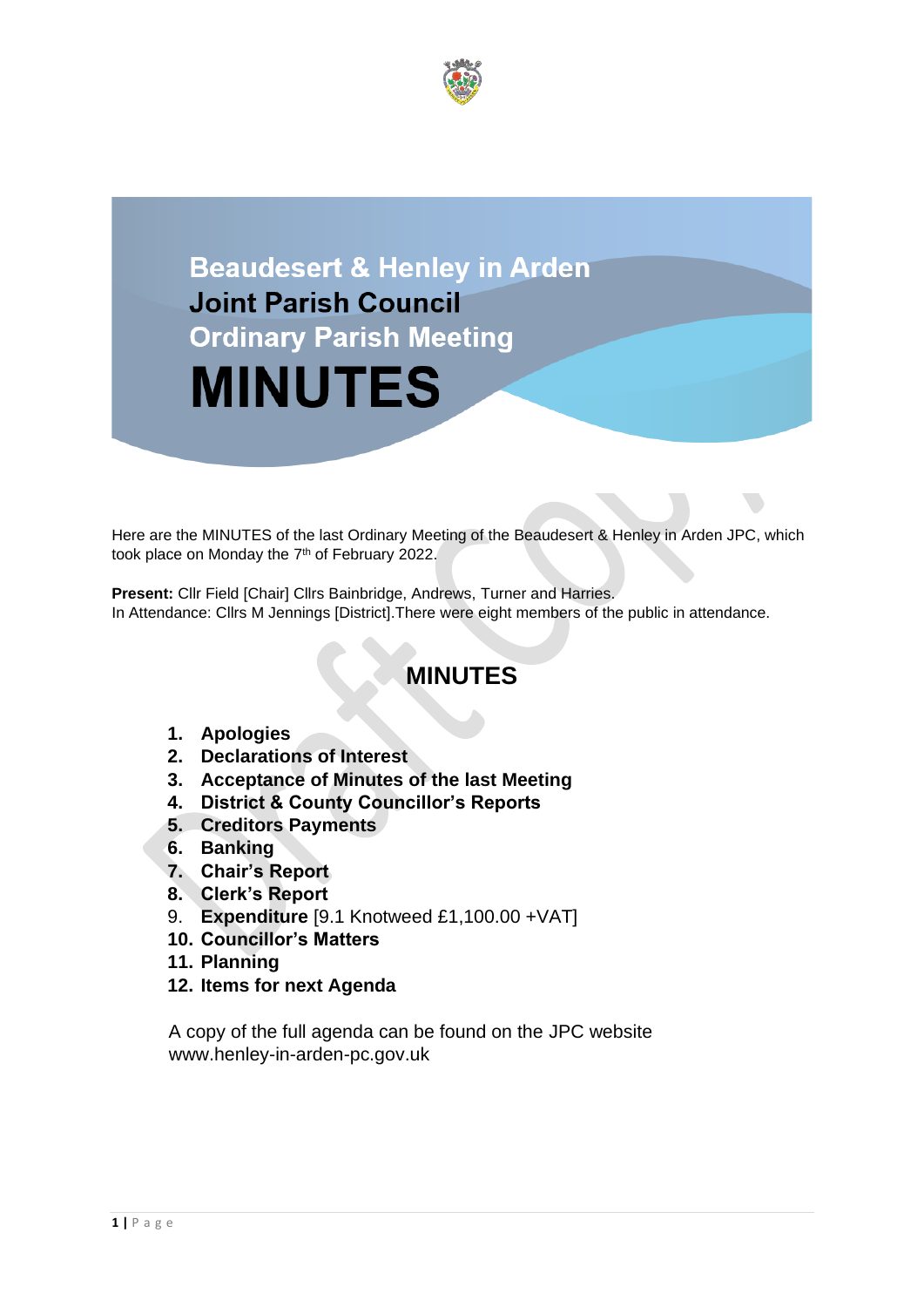

# **1.**

# **2.**

| To Receive Declarations of Interest and<br><b>Dispensations</b><br>Disclosable Pecuniary Interests) Regulations 2012 (SI<br>2012/1464) (NB this does not preclude any later<br>declarations). | <b>Resolved:</b> No Declarations were handed<br>to the Clerk and no member raised an<br>issue at the meeting. |
|-----------------------------------------------------------------------------------------------------------------------------------------------------------------------------------------------|---------------------------------------------------------------------------------------------------------------|
|                                                                                                                                                                                               |                                                                                                               |

## **3.**

| To Receive & Sign Minutes of Last<br><b>Meeting</b><br>LGA 1972 Sch 12 para 41(1) | Resolved: The Minutes of the Ordinary<br>Meeting, 10th of January 2022, were found<br>to be a true and accurate account of the<br>proceedings, Cllr Harries proposed that<br>council accept them as such, seconded by<br>Cllr Bainbridge, carried unanimously by all<br>members present at that meeting. |
|-----------------------------------------------------------------------------------|----------------------------------------------------------------------------------------------------------------------------------------------------------------------------------------------------------------------------------------------------------------------------------------------------------|
|                                                                                   |                                                                                                                                                                                                                                                                                                          |

### **4.**

**Reports from District & County Councillors**

Cllr Jennings delivered his report to all, the text is contained under supporting documents on the JPC website.

# **5. CREDITORS PAYMENTS**

### **Payments made since last meeting**

The Accounts & Audit Regulations 2015 Part II, paras 3 & 4

| <b>Creditor</b> | <b>Invoice</b> | <b>Due</b> | Amount     | <b>VAT</b> | <b>Gross</b> | <b>Description</b>     |
|-----------------|----------------|------------|------------|------------|--------------|------------------------|
|                 | <b>Date</b>    | Date       | <b>Net</b> |            |              |                        |
| Avon            | 09.12.21       | 09.01.22   | 500.00     | 100.00     | 600.00       | Consulting on NDP      |
| Planning        |                |            |            |            |              |                        |
| Colin           | 28.12.21       | 10.01.22   | 1,120.00   | 00.00      | 1,120.00     | December labour        |
| Harrison        |                |            |            |            |              | charges.               |
| Colin           | 28.12.21       | 10.01.21   | 1,100.00   | 00.00      | 1,100.00     | Riverlands and rear of |
| Harrison        |                |            |            |            |              | Fieldhouse Close.      |
|                 |                |            |            |            |              | 15m larch fencing,     |
|                 |                |            |            |            |              | fencing posts etc.     |
|                 |                |            |            |            |              | Pay-Back assisted.     |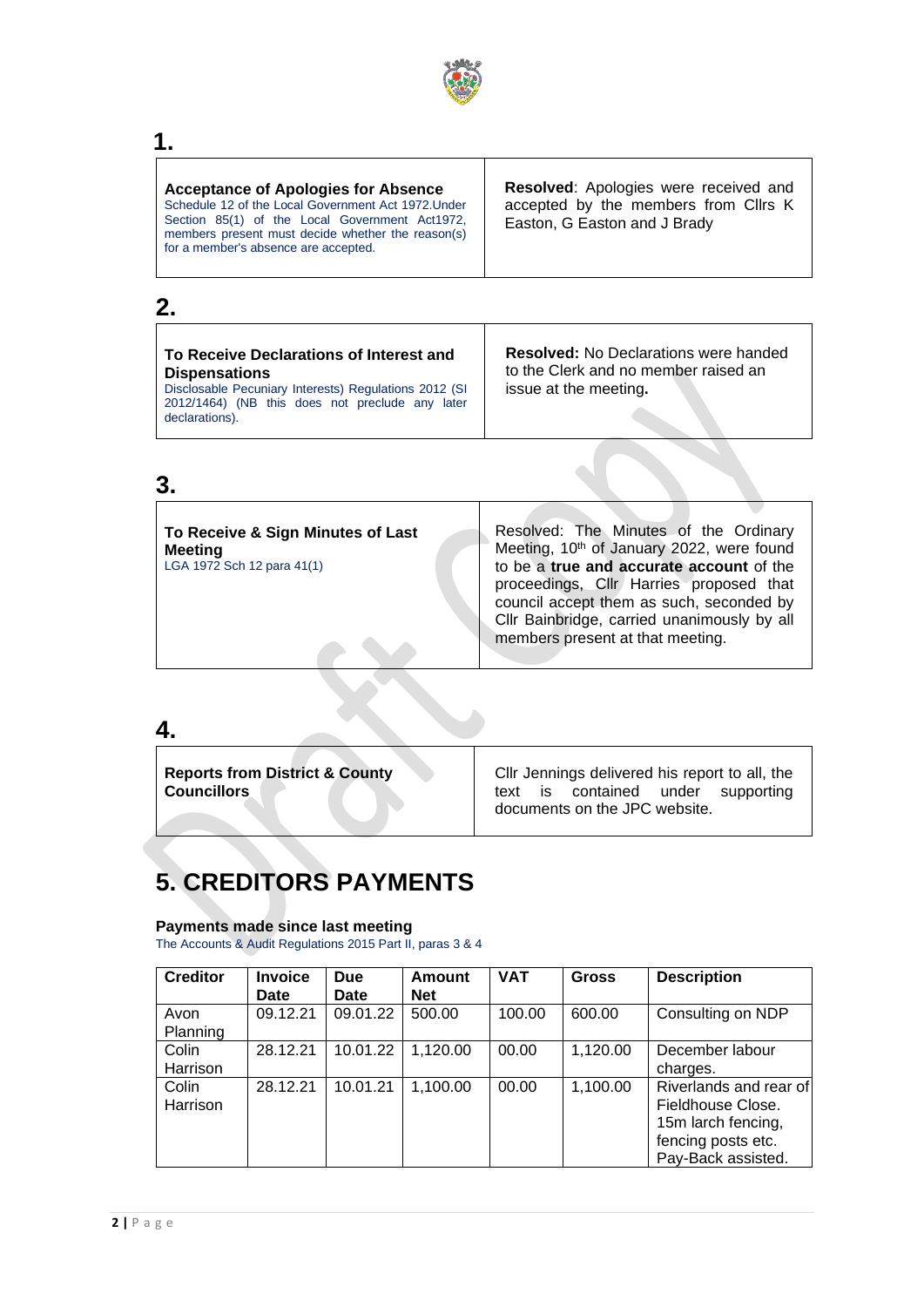

| <b>DM Payroll</b><br><b>Services</b> | 16.11.21 | 16.12.21 | 60.00    | 00.00  | 60.00    | Salary and taxation<br>preparation.                                         |
|--------------------------------------|----------|----------|----------|--------|----------|-----------------------------------------------------------------------------|
| Henley<br>Focus<br>Magazine          | 23.11.21 | 23.12.21 | 100.00   | 00.00  | 100.00   | 2-page spread                                                               |
| Henley<br>Focus<br>Magazine          | 23.11.21 | 23.12.21 | 150.00   | 00.00  | 150.00   | 5000 leaflet printing<br>and distribution<br>[Speed Management<br>Petition] |
| Henley<br>Focus<br>Magazine          | 22.12.21 | 22.01.22 | 120.00   | 00.00  | 120.00   | 2-page spread plus 10<br>x A4 posters [Speed<br>Management<br>Publicity]    |
| M Truslove                           | 06.12.21 | 06.01.22 | 100.00   | 00.00  | 100.00   | Removal of dead tree<br>rear of 35 Riverside<br>Gardens                     |
| R Adams                              | 30.10.21 | 10.01.22 | 133.88   | 26.78  | 160.66   | <b>Brook End railway</b><br>bridge hardcore                                 |
| R Adams                              | 15.12.21 | 10.01.22 | 126.00   | 25.20  | 151.20   | Postcrete for<br><b>Fieldhouse Close</b><br>fencing.                        |
| R Adams                              | 15.12.21 | 10.01.22 | 52.50    | 10.50  | 63.00    | St Nicholas footpath<br>through copse,<br>hardcore.                         |
| <b>RTA</b>                           | 24.11.21 | 10.01.22 | 1,476.96 | 295.39 | 1,772.35 | Car park consultancy<br>work                                                |
| <b>SLCC</b>                          | 02.11.21 | 10.01.22 | 25.00    | 5.00   | 30.00    | Closing notes and<br>sign off tutoring.<br>[CiLCA]                          |
| T Mousley                            | 03.12.21 | 10.01.22 | 560.00   | 112.00 | 672.00   | G2 tree felling as per<br>survey.                                           |
| Secure<br>Parking                    | 01.01.22 | 01.01.22 | 42.79    | 8.56   | 51.35    | Whitley Road storage<br>facility                                            |
| <b>Totals</b>                        |          |          | 5,667.13 | 583.43 | 6,250.56 |                                                                             |

**Noted** by all members present.

### **Payments for consideration by Council for payment**

The Accounts & Audit Regulations 2015 Part II, paras 3 & 4

| <b>Creditor</b>  | <b>Invoice</b><br><b>Date</b> | <b>Due</b><br>Date | Amount<br><b>Net</b> | <b>VAT</b> | <b>Gross</b> | <b>Description</b>                     |
|------------------|-------------------------------|--------------------|----------------------|------------|--------------|----------------------------------------|
| Focus            | 25.01.22                      | 25.02.22           | £100.00              | £00.00     | £100.00      | 2-page insert [Jan]                    |
| <b>T</b> Mousley | 19.01.22                      | 19.02.22           | £590.00              | £118.00    | £708.00      | <b>Riverlands [Cllr</b><br>Bainbridge] |
| <b>Totals</b>    |                               |                    | £690.00              | £118.00    | £808.00      |                                        |

**Resolved:** Cllr Andrews, proposed that full council approve payments, seconded by Cllr Harries and carried unanimously in favour by all members present at the meeting.

### **Income since last meeting.**

| Payee  | Remittance   Amount<br>Date |       | <b>Description</b>           |
|--------|-----------------------------|-------|------------------------------|
| Lloyds | 10.01.2022                  | £1.03 | Interest paid – January 2022 |

**Noted** by all members present.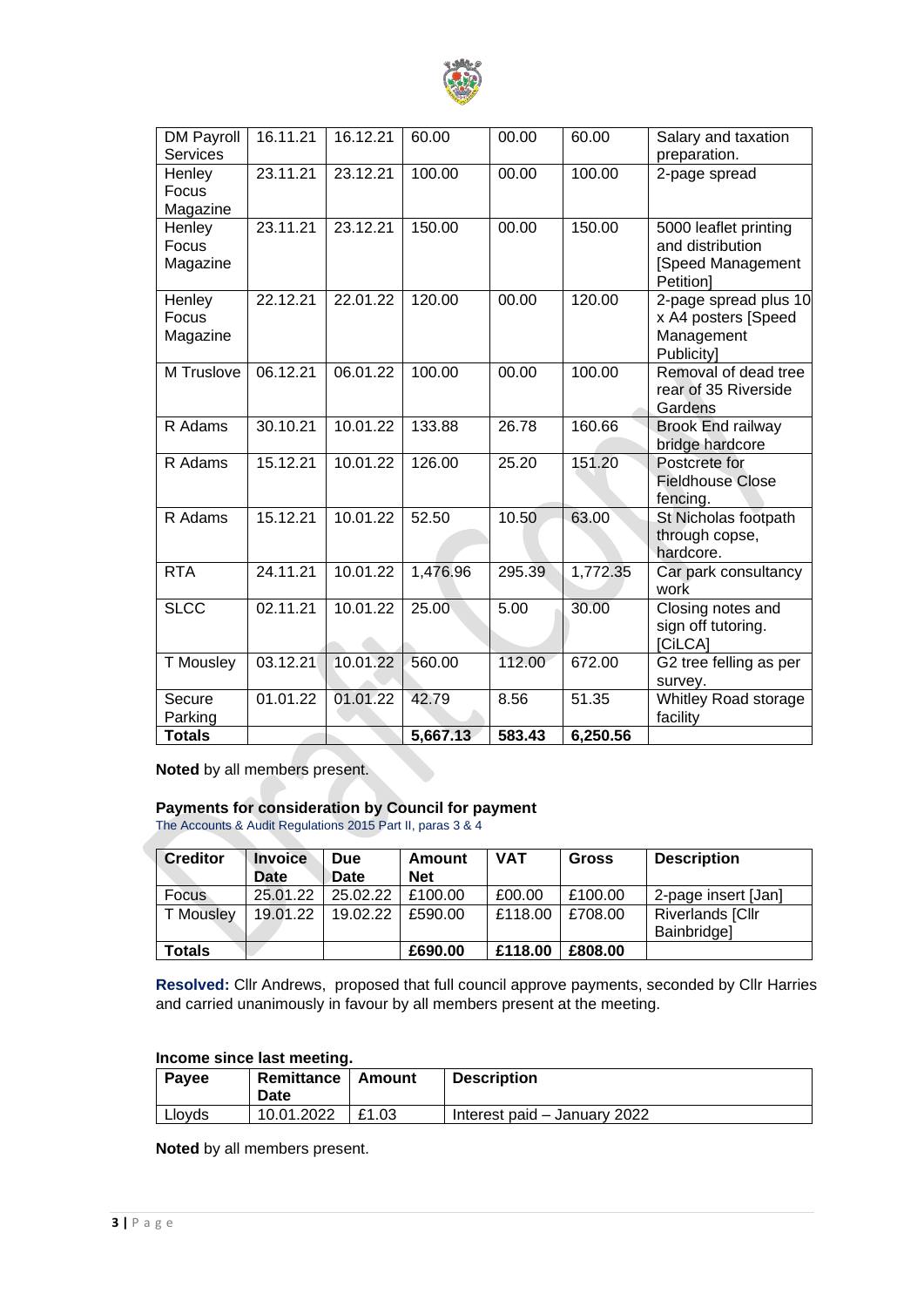

# **6. BANKING**

 **Noted** by all members present.

# **7. CHAIR'S REPORT**

**7.1**

**THE BUDGET 2022-2023**

**Please refer to the document on the website. Chair will present the budget and seek acceptance from the full Council. This follows the preliminary plans sighted in the last ordinary meeting under Item 9.2 [Expenditure]**

### 7.1

Chair addressed all on the matter of the final budget setting document. Brief explanations were added by the Clerk. Chair then proposed that the details of the budget be adopted by the full council, seconded by Cllr Bainbridge, and carried in favour unanimously by all members present.

### **7.2**

**APPOINTMENTS 7.2.1**

**VICE CHAIR**

**Following the resignation of previous Vice Chair, the matter of the appointment of a replacement will be presented by the Chair, and if appropriate, she will ask the members to agree to her proposal for a new VC, seek a member to second her motion and call for a vote.**

### **7.2.2**

### **CHAIR OF PLANNING COMMITTEE**

**Following the resignation of previous Chair of Planning, the matter of the appointment of a replacement will be presented by the Chair, and if appropriate, she will ask the members to agree to her proposal for a new Chair of Planning, seek a member to second her motion and call for a vote.**

### 7.2 7.2.1

Chair proposed that Cllr Andrews be considered by all to take on this post, her motion was seconded by Cllr Harries, the motion was carried in favour by all members present. All congratulated Cllr Andrews and wished her luck in her new role.

### 7.2.2

Chair proposed that Cllr Bainbridge be considered by all to take on this post, her motion was seconded by Cllr Andrews, the motion was carried in favour by all members present. All congratulated Cllr Bainbridge and wished her luck in her new role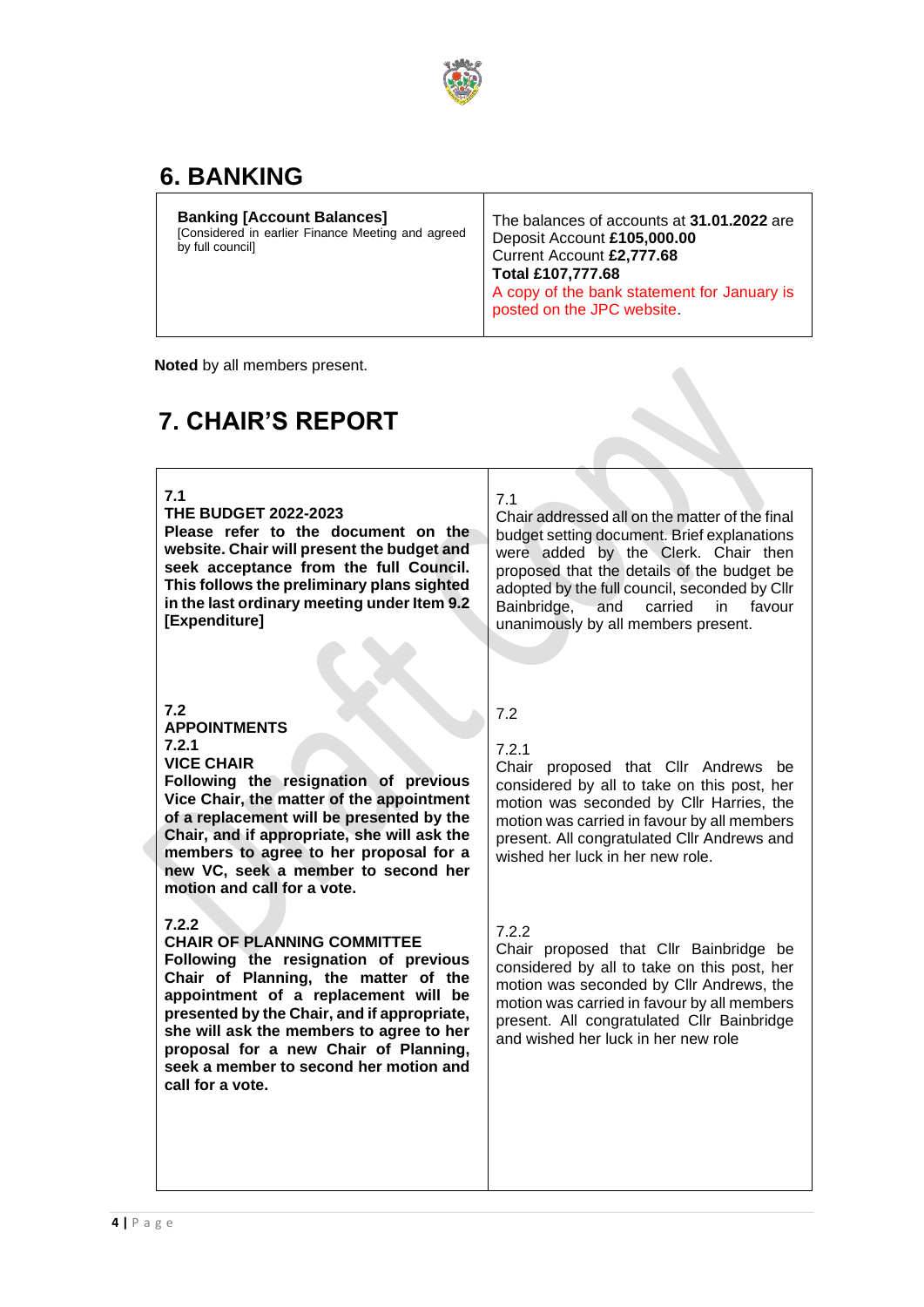

### **7.3**

**ACTION PLAN The Town Action Plan. Chair to discuss aspects to be updated or actioned.**

### **7.4**

**JUBILEE**

**Chair will update all on progress with planning for HRH Queen Elizabeth's' Jubilee, particularly suggestion for the JPC support and involvement in the event.**

### **7.5**

**CROFT CAR PARK Final update on Extraordinary Meeting on the Croft Car Park, Monday 21st February at the Memorial Hall, at 7.00pm.**

### **7.6 GRASS CUTTING CONTRACTOR**

**The Chair will propose that the JPC ratify the appointment of WS Gardens as the grass cutting contractor for the new season, based on an inflationary increase of 5%. A copy of the quotation is posted on the JPC website.**

**7.7 SPEEDING MANAGEMENT Chair will update on Speeding Management progress.** 

### 7.3

Chair addressed all on progress on councillor actions and community engagement, an updated copy is posted on the JPC website.

### 7.4

Chair reported that to date only the Court Leet had provided a full itinerary for this event She asked the Clerk to update all and place the matter on the next agenda set for 7<sup>th</sup> March next.

### 7.5

A reminder from Chair to all present that this meeting will be held and hopefully residents will also take part in this important debate. A full supporting document laying out the options for adoption will be provided on the JPC website.

### 7.6

Chair asked that the council consider reengaging WS Gardens for the 2022 season. His work had been exemplary, and he had asked for an inflationary rise of 5% over the 2021 charges. Council did not request a competitive tender as it was thought sensible to review this service for the 2023. This was proposed as acceptable by the Chair, seconded by Cllr Turner, and carried in favour unanimously by all members present. As the costs were established and ratified in 2021 this will not appear on expenditure in these minutes.

### 7.7

Members of the Speed Management team spoke of their aspirations in the public session which proceeded the business meeting. Due note was taken by all members on their core subject which was requesting the JPC to send a proposal of support to WCC concerning the '20's Plenty' campaign. Chair proposed that the council agree to this request, seconded by Cllr Harries, and carried unanimously by all members present. The Clerk was instructed to arrange that this proposal be forwarded to the WCC.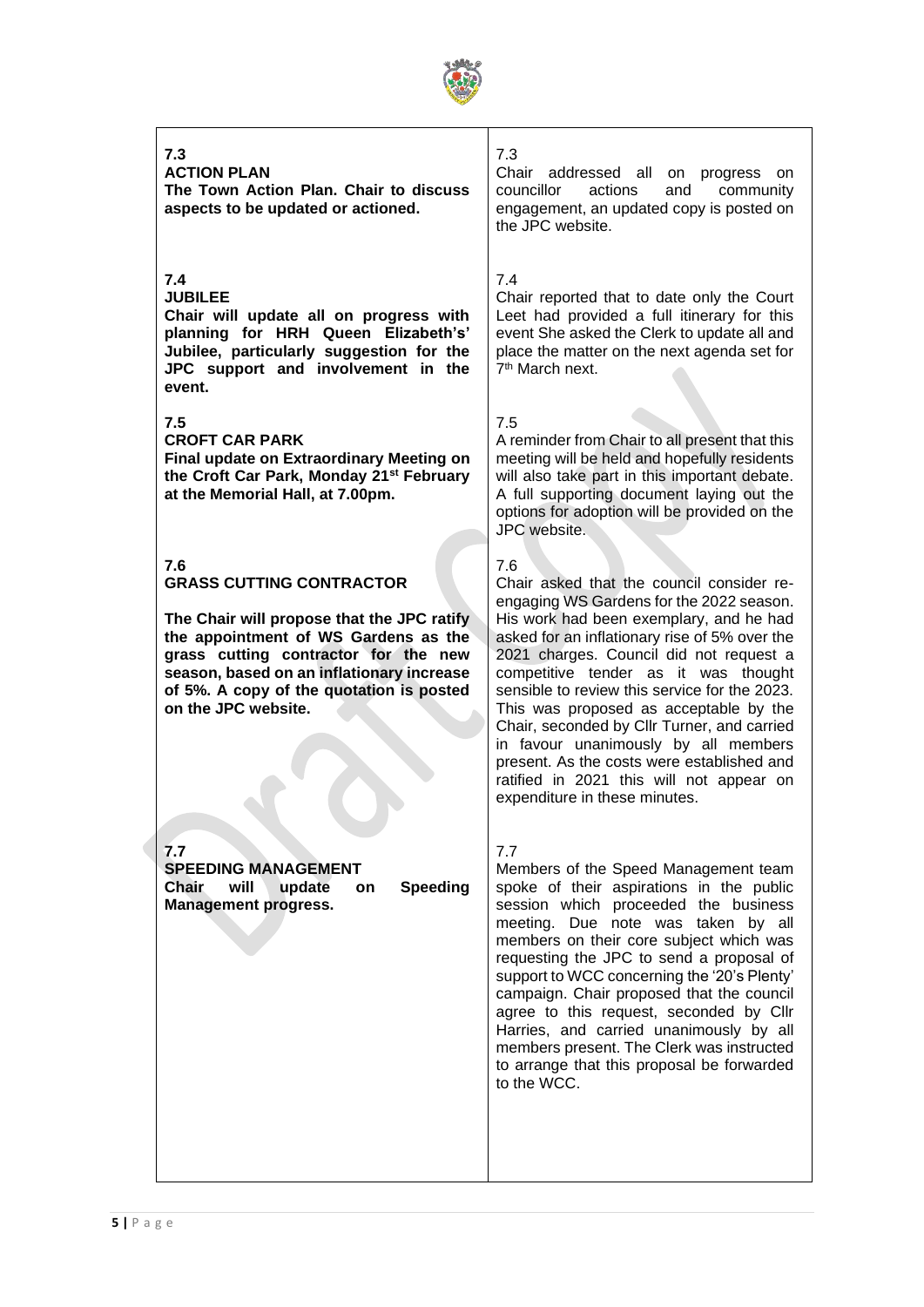

| 7.8                                       | 7.8                                            |
|-------------------------------------------|------------------------------------------------|
| A FUNDING PANEL                           | Chair proposed that the council consider the   |
| The Chair will propose the formation of a | appointment of Cllrs Brady and Turner as a     |
| Funding Panel to organise a strategy of   | Funding Panel with a brief to investigate all  |
| seeking a variety of grants available to  | funding streams that will be of benefit to the |
| third tier government. [Cllrs Brady and   | community. The motion was seconded by          |
| Turner have volunteered to date]          | Cllr Andrews and carried unanimously by all    |
|                                           | members present.                               |

# **8. CLERK'S REPORT**

# **8.1 SPORTS FACILITY UPDATE 8.1.1 Zoom meeting on the 03.02.2022 update. Need for a new mandate to be sought from the electorate.**

### **8.2 AWARD SCHEME The Clerk will update all on the Local Council Award Scheme.**

**8.3 EMPLOYMENT The Clerk will update on WALC support on the completion of the Clerk's Contract of Employment.**

**8.4 FLOODING Clerk will update all on latest WCC progress on camera survey for Back Lane.**

### 8.1 8.1.1

The Clerk reported that a zoom meeting had been convened by the working party and that the main outcome was that the JPC would reassess the need by the community in pursuing plans and funding for an alternative facility. This would by way of a poll reaching all residents through the Focus magazine. Chair asked for contributions from the JPC Councillors and Cllr Matt Jennings [SDC] for this purpose. Haste was required to meet the Focus press closing date of the 18th of February.

### 8.2

New members were keen to take part in training courses which is a factor in this award scheme. The Clerk was asked to research more on this scheme and report back to council at the next meeting.

### 8.3

WALC had fully cooperated in the vetting and approval of this employment document, and this has now been adopted as a protocol document for use with present and future employees of the JPC.

### 8.4

Update from the Clerk. Latest news from WCC is that first attempt to send cameras down the drain system had failed but that a further attempt will be made. The Clerk will update.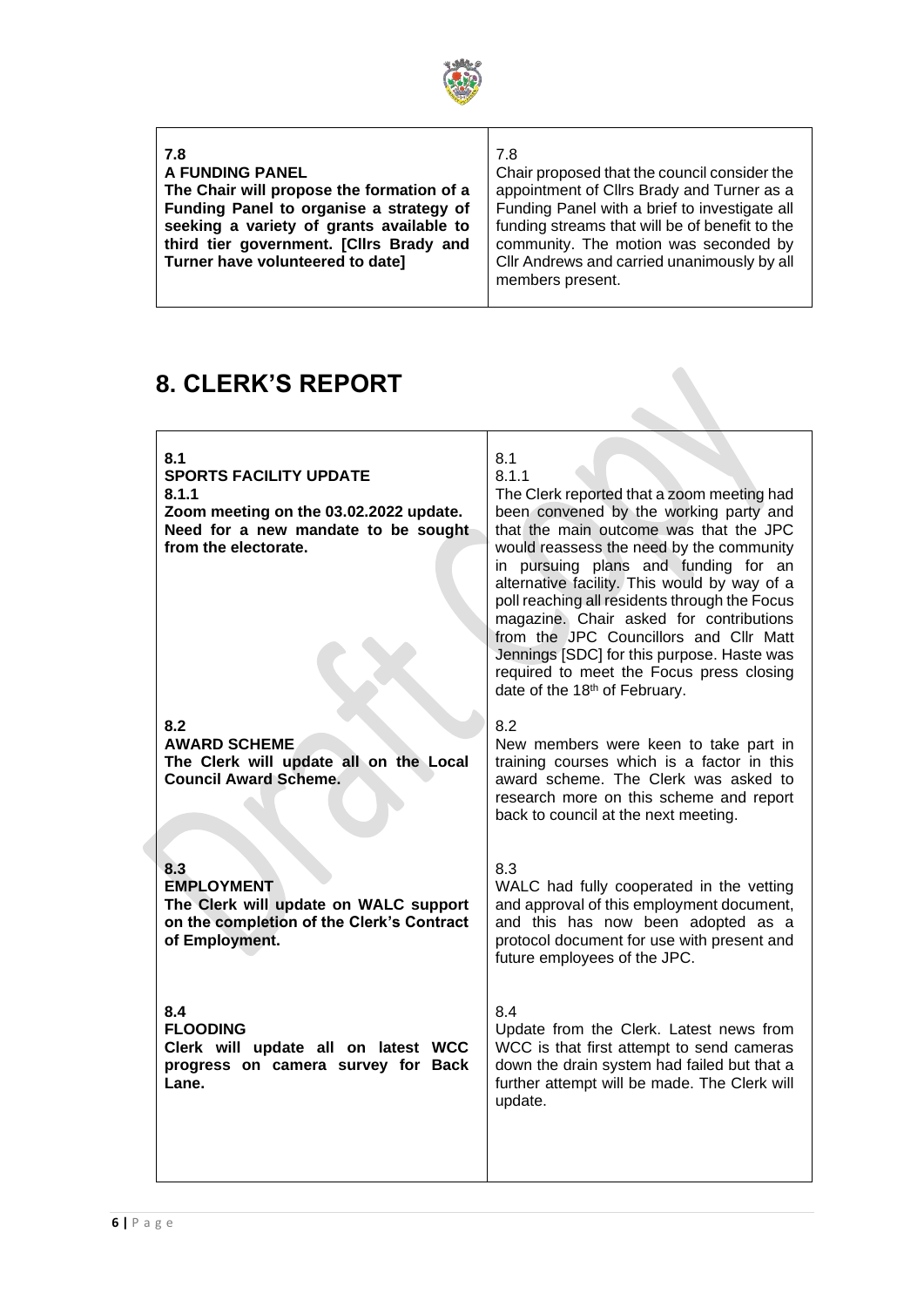

### **8.5 EV CHARGING POINTS Clerk to respond to local business owner regarding the specification of the equipment. 8.6 BIKE RACKS Clerk will update all on permissions granted for a bicycle rack to be installed on cobbled banking outside the old Barclays Bank. The proposal to purchase the equipment is under Item 9.2 in the EXPENDITURE section of the agenda. 8.7 BENCH AT LITTLEWORTH The Clerk will update all on the installation of a new bench in Littleworth previously ratified by full council at the OM of 8th of November 2021, Item 10.3.** 8.5 The Clerk updated all. A full description of the apparatus has been posted on the JPC website. 8.6 This proposal was deferred until the next meeting by reason of a written objection by three residents who reside near the area. The deferment applies equally to the item of expenditure under this item heading. [9.2]. 8.7 The bench is now in the hands of the Handyman and will be installed in time for the summer season.

# **9. EXPENDITURE**

### **To consider, and if appropriate approve payment for the following capital/service items of expenditure.**

[Considered in earlier Finance Meeting and agreed by full council] The Accounts & Audit Regulations 2015 Part II, paras 3 & 4

### **9.1**

### **KNOTWEED**

### **Knotweed Eradication**

**Councillors to consider two offers made for this work at Riverlands, namely Environet and Eco Controls and if appropriate direct the Clerk to raise a purchase order for the work to be carried out. Cost no more than £7,000.00.**

**Cllr Bainbridge and the Clerk sought a second tender for this vital work and Cllr Bainbridge will present BOTH offers for discussion and if appropriate, the selection of the most suitable contractor to undertake the work.**

### **9.2**

### **BIKE RACKS**

**Council to consider the installation of a bicycle rack outside old bank, cost no more than £500.00, unit to be installed by Colin Harrison. Please see site phot [WCC] and costing sheet from website [Typical Only]**

### 9.1 Resolved:

The service contract offered by Eco Controls was proposed by Cllr Bainbridge as it provided EXACTLY the same treatment as the competitive offer whilst showing considerable cost savings for the community. Her proposal was based on an annual treatment regime charged at £1,100.00 plus VAT, the contract lasting 3 years unless suspended, amounting to £3,300.00 in total. Her motion was seconded by Cllr Harries and carried in favour by all members present.

9.2 Deferred [Item 8.6]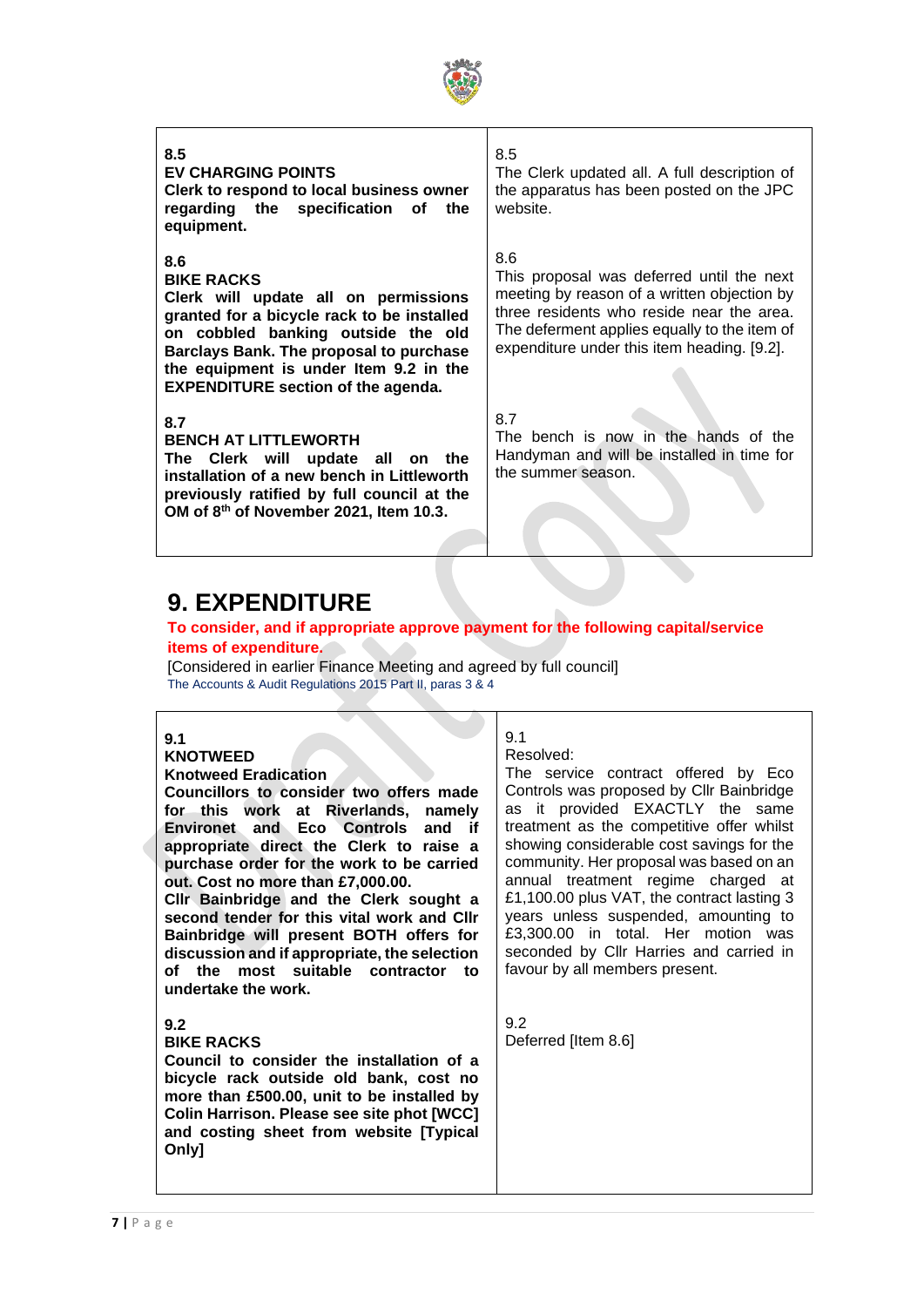

# **10. COUNCILLORS MATTERS**

Members of the council address the meeting [5 MINUTES MAX]

### **10.1**

**TREE PLANTING Brief Update on Jubilee Tree Planting Cllr Bainbridge to update members on progress to date. She will raise the matter of funding from the JPC.**

### **10.2**

**ADDITIONAL GRIT BIN Cllr G Easton to raise a request for a new grit bin in Henley.**

### **10.3**

**ALLOTMENTS**

**Mr. Nic Haycock to address all on update of allotment holdings for the new season He will also request the JPC consider providing a strimmer so that he may keep verges in tidy order, cost to be debated at next ordinary meeting.**

### **10.4**

**NEW POND JETTY Mr. Colin Harrison [Town Handyman] will address all on his proposal for upgrading of items in Riverlands, including a new pond jetty etc. He is supported by Cllr Andrews.**

### 10.1

Update by Cllr Bainbridge who presented a map of the proposed planting zones and some brief information about contributions toward the event. The matter will be place on ongoing agendas for updates and resolution when costs are established.

10.2 Deferred

### 10.3

Informative presentation by Mr. Nic Haycock, advising the council that ALL plots were now occupied and that invoices for the season would be organised by the Clerk in March. He made two suggestions, 1. The formation of a bird garden on wasteland at the site, and 2. That the JPC consider purchasing a strimmer to replace the unit stolen so that Mr. Haycock may keep verges and walkways neat and tidy throughout the season. The matter will be raised again in the March meeting.

### $10.4$

Unfortunately, Mr. Harrison was indisposed and unable to attend. Cllr Andrews spoke on his behalf and promised further details on the upgrade at Riverlands, asking that the JPC move more efficiently in overseeing such important matters. She raised the issue of material supplies as a supplier to the JPC, had recently closed. The Clerk was asked to open an account with Buildbase in Redditch/SOA so that Mr. Harrison can request materials for his various tasks around town from the council subject to approval and duly minuted. All agreed.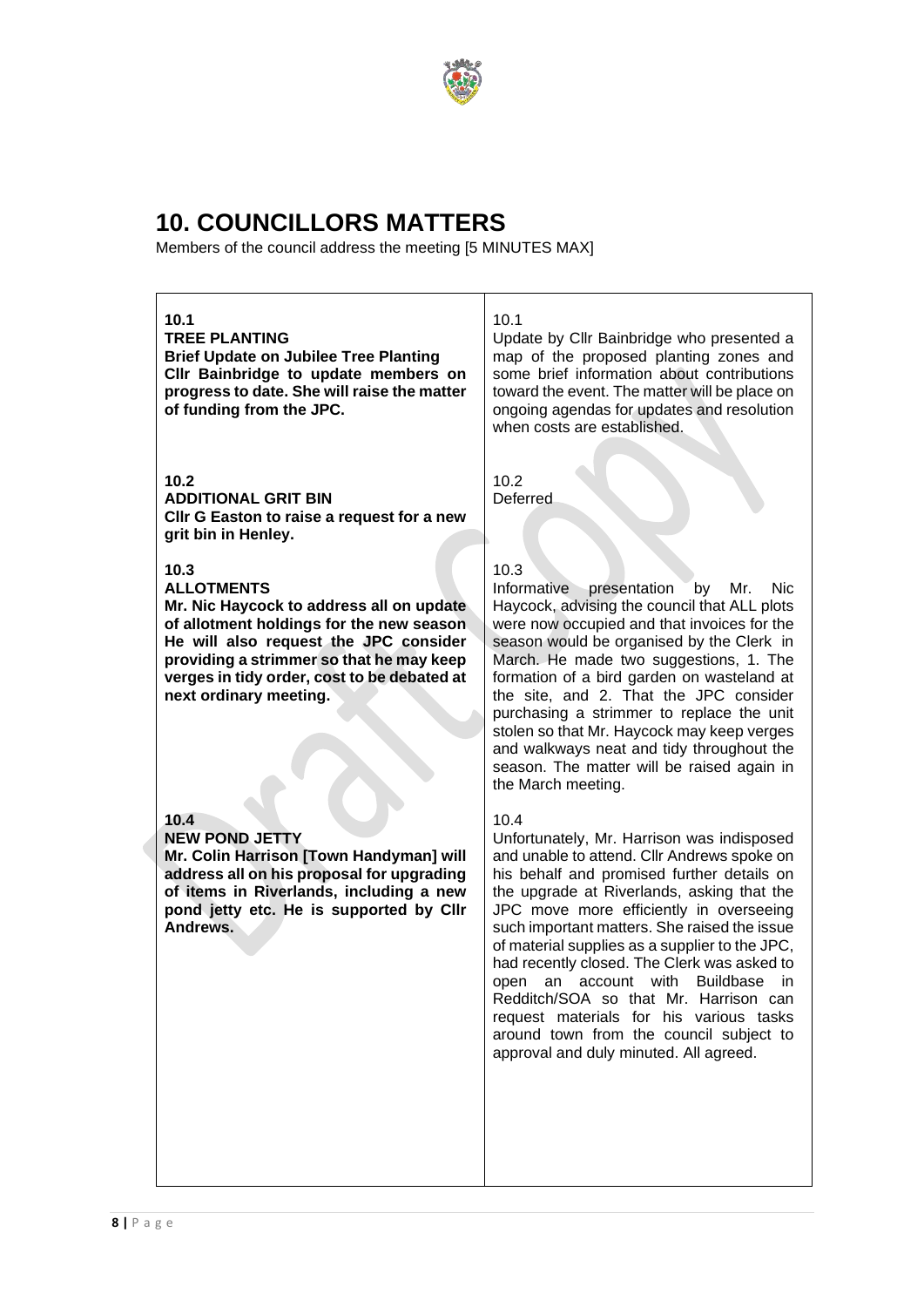

### **10.5 SHAKESPEARE'S ENGLAND MEMBERSHIP Cllr Andrews to propose membership of Shakespeare's England in order to enhance support in promoting Henley more widespread and increase the footfall for all businesses in town.** 10.5

Cllr Andrews reported that the conditions of entry into this organisation, which she feels is essential if Henley and its businesses are to benefit, must proceed with haste. She asked the Clerk to make arrangements for payment of an entry fee of approximately £250.00, which may be provided under the Clerk's delegated payments remit. The Clerk will update all accordingly and report at the next meeting.

# **11. PLANNING**

Chair and members of the JPC Planning Committee consider the following applications and if appropriate instruct the Clerk to use his delegated powers to post a response on the Stratford District Council planning portal.

JPC members not engaged with planning may leave the meeting at this point Planning Act 2008, The Town and Country Planning (General Permitted Development etc.) (England) (Amendment) Order 2021

### E-Fianning System

### Disclaimer:

Details about previous planning applications are currently provided from 1974 onwards. This service is not a substitute for a local land charges or NLIS search. The online planning history is incomplete and should not be relied upon e.g. in connection with a property transaction. In addition, the Council reserves the right to remove or not display certain information (e.g. contact details, signatures, financial and sensitive information) for confidentiality and other reasons. Use of the system is at the user's own risk.

| <b>Application Details</b>         |                         | <b>Important Dates</b>      | <b>Applicant Details</b>                                                                                                                                                                                                                                                                                 |  | <b>Agent Details</b> |  | <b>Statutory Consultees</b> | <b>Associated Documents</b> | Comment                 |
|------------------------------------|-------------------------|-----------------------------|----------------------------------------------------------------------------------------------------------------------------------------------------------------------------------------------------------------------------------------------------------------------------------------------------------|--|----------------------|--|-----------------------------|-----------------------------|-------------------------|
| Application Reference 21/03960/FUL |                         |                             |                                                                                                                                                                                                                                                                                                          |  |                      |  |                             |                             |                         |
|                                    | Address                 |                             | 9 Bear Close Henley-In-Arden B95 5HS                                                                                                                                                                                                                                                                     |  |                      |  |                             |                             | <b>View Map</b>         |
|                                    | Proposal                |                             | Loft conversion to create two bedrooms, to include two new dormer windows. Bringing existing front door forward to<br>extend hallway. To convert existing garage to study and utility. Minor alterations internally, to move kitchen from front to<br>back, and on first floor to add en-suite bathroom. |  |                      |  |                             |                             |                         |
|                                    | <b>Application Type</b> |                             | <b>Full Application</b>                                                                                                                                                                                                                                                                                  |  |                      |  |                             |                             |                         |
|                                    | Status                  |                             | Pending Consideration                                                                                                                                                                                                                                                                                    |  |                      |  |                             |                             |                         |
|                                    | Decision                |                             |                                                                                                                                                                                                                                                                                                          |  |                      |  |                             |                             |                         |
| Date Decision Issued               |                         |                             |                                                                                                                                                                                                                                                                                                          |  |                      |  |                             |                             |                         |
|                                    |                         | Case Officer   Ryan OKeeffe |                                                                                                                                                                                                                                                                                                          |  |                      |  |                             |                             |                         |
|                                    | Parish                  | Henley-in-Arden             |                                                                                                                                                                                                                                                                                                          |  |                      |  |                             |                             |                         |
| Additional   Adjoining Parishes    |                         |                             |                                                                                                                                                                                                                                                                                                          |  |                      |  |                             |                             |                         |
|                                    | <b>Current Ward</b>     | Henley-in-Arden             |                                                                                                                                                                                                                                                                                                          |  |                      |  |                             |                             | <b>View Councillors</b> |

### **Resolved:**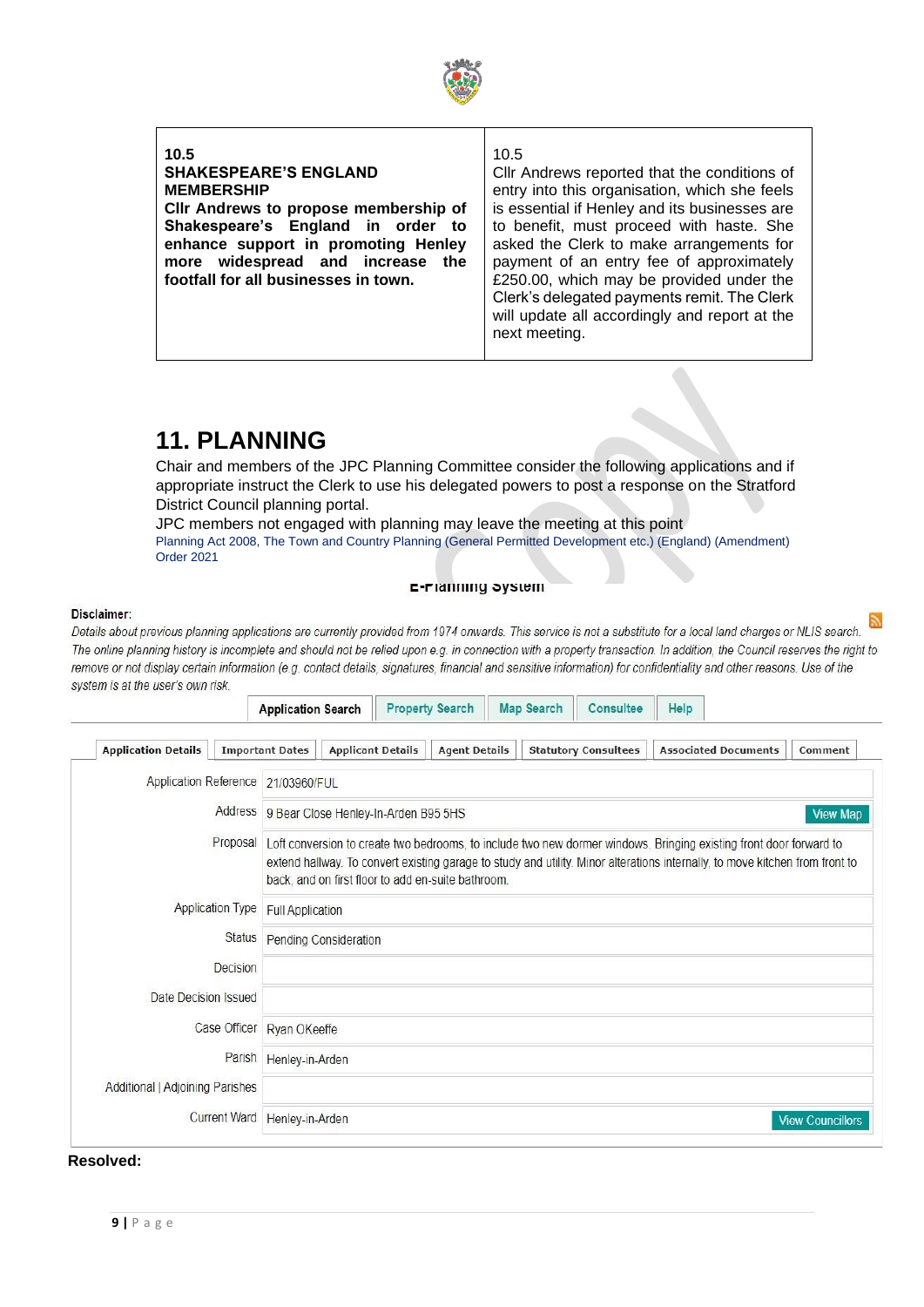

The Planning Committee under the new Chair, who proposed that a decision of NO OBJECTION, be lodged on the SDC portal, seconded by Cllr Field, and carried in favour unanimously by all members present.

| Reference     | Date Valid w   | <b>Status</b>                            | <b>Address</b>                                                                | Proposal                                                                                                                                                                                                                                                                                                  |
|---------------|----------------|------------------------------------------|-------------------------------------------------------------------------------|-----------------------------------------------------------------------------------------------------------------------------------------------------------------------------------------------------------------------------------------------------------------------------------------------------------|
| 21/04104/TREE | 23 RESOLVED BY | <b>JPC</b>                               | Land Adjacent 137A High Street<br>Henley-in-Arden                             | -T1 Nordic Fir: fell.                                                                                                                                                                                                                                                                                     |
| 21/04001/TPO  | 20/12/2021     | Pending<br>Consideration                 | Hurst House Stratford Road<br>Henley-in-Arden B95 6AB                         | -T1 chestnut - Remove -T2 lime - Remove -T3 lime - Remove -<br>T4 sycamore within Leyland cypress hedge - Fell (permission<br>not required for proposed works). -T5 and T6 sycamore -<br>Remove low limbs to 8metres above ground level, where<br>overhanging neighbouring properties. -T7 lime - Remove. |
| 21/04019/FUL  | 20/12/2021     | Pending<br>Consideration                 | 7 The Coach Houses High Street<br>Henley-In-Arden B95 5FN                     | Conversion of loftspace                                                                                                                                                                                                                                                                                   |
| 21/04004/TREE | 11/12/2021     | <b>Tree Works</b><br>Approved            | Field At Littleworth Henley-in-<br>Arden                                      | -T12 (Tag No 547) willow - Pollard at 2metres.                                                                                                                                                                                                                                                            |
| 21/01701/FUL  |                | <b>ORESOLVED BY JPC</b><br>Consideration | WASPs RFC Training Centre<br>Stratford Road Henley-In-Arden<br><b>B95 6AB</b> | Proposed New Grass Pitch for Rugby. (Part retrospective)                                                                                                                                                                                                                                                  |
| 21/03900/LBC  | 03/12/2021     | Pending<br>Consideration                 | 24/26 High Street Henley-in-Arden<br><b>B95 5AN</b>                           | Extension and alterations to No.26, High Street, Henley-in-Arden<br>plus additional alterations to No.24 High Street, Henley-in-Arden<br>to facilitate conversion from 2no. dwellings to 1no. dwelling                                                                                                    |
| 21/03883/FUL  | 03/12/2021     | Pending<br>Consideration                 | 24/26 High Street Henley-in-Arden<br><b>B95 5AN</b>                           | Extension and alterations to No.26, High Street, Henley-in-Arden<br>plus additional alterations to No.24 High Street, Henley-in-Arden<br>to facilitate conversion from 2no. dwellings to 1no. dwelling                                                                                                    |

Clerks Note: Chair of Planning requested that the Clerk continue using his delegated powers to comment on all TREE applications but **add a rider** on each occasion asking that the applicants respectfully plant a similar tree where the existing tree once stood, if at all practicable..

### **Resolved:**

### **21/04019/FUL**

The Planning Committee under the new Chair, who proposed that a decision of **NO OBJECTION**, be lodged on the SDC portal, seconded by Cllr Andrews, and carried in favour unanimously by all members present.

### **Resolved:**

### **2103900/LBC & 21/03883/FUL**

The Planning Committee under the new Chair, who proposed that a decision of **NO OBJECTION**, be lodged on the SDC portal, seconded by Cllr Andrews, and carried in favour unanimously by all members present.